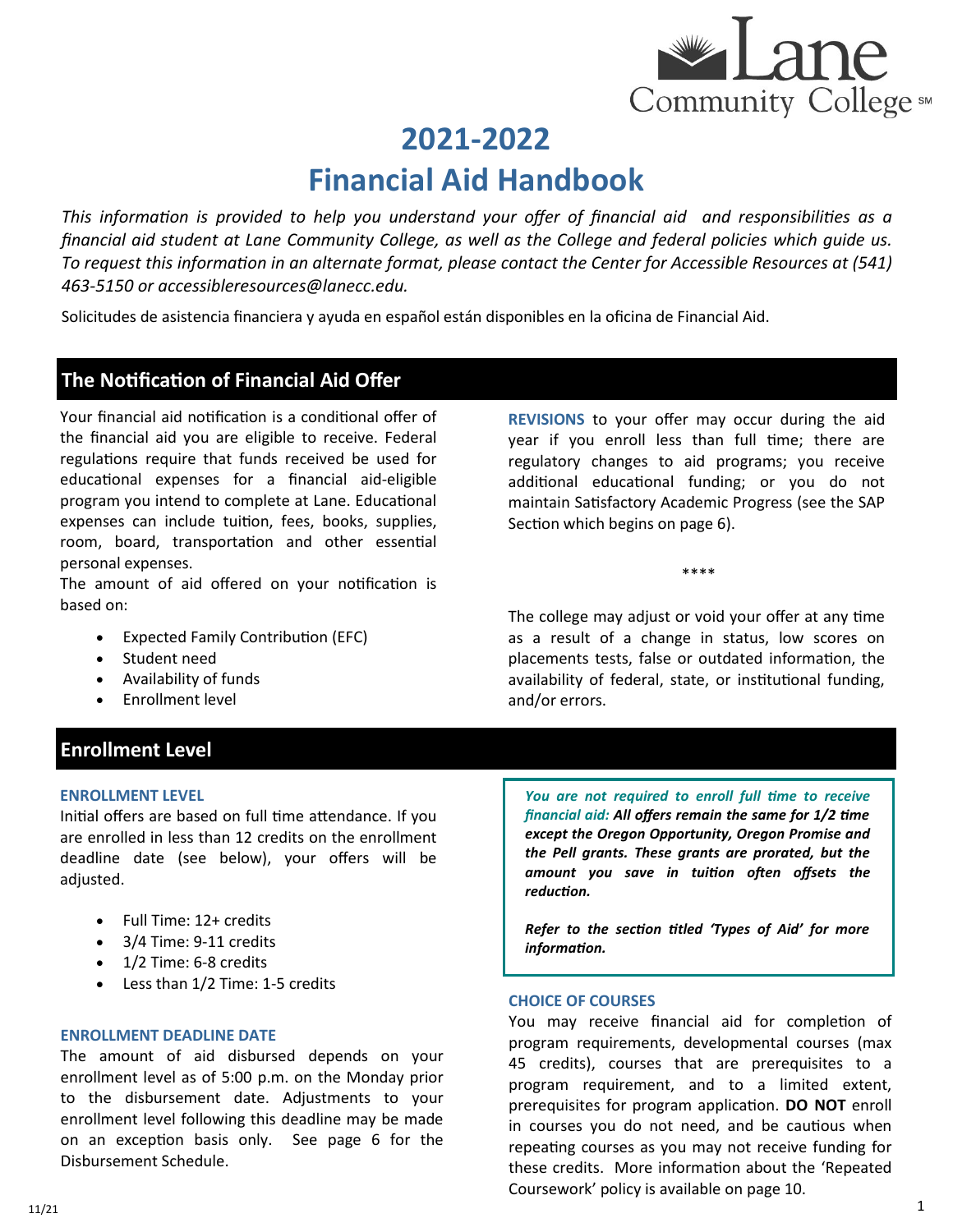

## **Types of Aid**

Lane offers a variety of aid programs to help you cover the cost of attending college. The types of aid include grants, work study, loans, and scholarships.

When you receive your notification of offer, you may view the requirements for your offer, as well as any additional steps needed for each type of aid being offered to you, on your ExpressLane account under the Financial Aid tab. You may also find this information on our website at [lanecc.edu/financialaid](https://www.lanecc.edu/financialaid). If you receive aid from outside sources, such as scholarships, you are required to notify Financial Aid.

#### **Grants**:

If you are offered grants, these do not have to be repaid.

#### **PELL GRANT**

- May be available at all enrollment levels
- Offer is reduced based on your actual enrollment level on the enrollment deadline date
- The '21/22 *Pell Grant Payment Chart*' is available online at [lanecc.edu/financialaid/forms](https://www.lanecc.edu/financialaid/forms) under Publications
- May receive up to 150% of scheduled Pell offer in aid year (must be at least 1/2 time in 4th term)
- Lifetime limit of six full time years (600%). See [studentaid.gov/h/understand](https://studentaid.gov/understand-aid/types/grants/pell)-aid for details

#### **OREGON OPPORTUNITY GRANT**

- Must be enrolled at least 1/2 time
- Offer is reduced by half if enrolled in 6-11 credits at the enrollment deadline date
- Lifetime limit of four full time years
- Available fall, winter and spring terms

#### **SUPPLEMENTAL EDUCATIONAL OPPORTUNITY GRANT**

- Must be enrolled at least 1/2 time
- Offer does not change if less than full time
- Available to early applicants showing exceptional financial need
- Available summer, fall, winter and spring terms

#### **OREGON PROMISE GRANT**

- Grant administered by Oregon's Office of Student Access and Completion (OSAC).
- Eligibility requirements/details about grant available at [oregonstudentaid.gov](https://oregonstudentaid.gov/)
- Must be enrolled at least 1/2 time
- Offer is reduced for less than full-time attendance
- Available fall, winter and spring terms

#### **Work Study**:

If you are offered work study, this is a great opportunity to supplement your educational funds as well as gain work experience.

#### **FEDERAL WORK STUDY (FWS)**

- Must be enrolled at least 1/2 time
- Offer does not change if attend less than full time
- Employment opportunities are available both on and off campus
- May only begin working after FWS has been accepted and all additional steps have been satisfied
- For more information see [lanecc.edu/financialaid/federal](https://www.lanecc.edu/financialaid/federal-work-study)-work-study

#### **Scholarships**:

Funds that do not have to be repaid.

• *Disbursed according to the donor's letter of instruction.*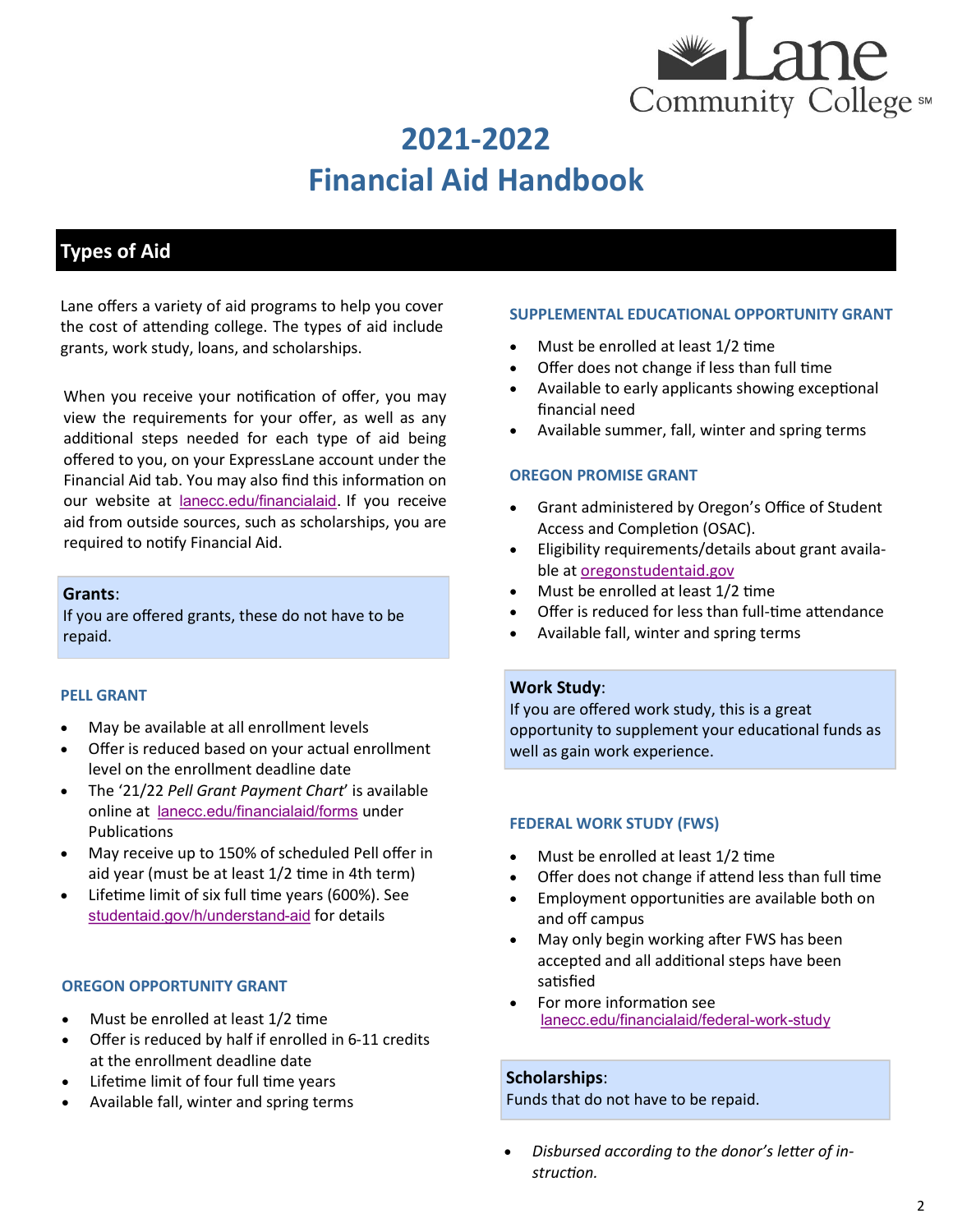

## **Types of Aid, con't.**

#### **Loans**:

If you are offered a loan, it must be repaid with interest. You may decline or reduce your loan offer.

Carefully consider the amount you need to borrow - it adds up quickly! Student loans may not be discharged in bankruptcy; and defaulting on student loan debt has serious consequences.

#### **FEDERAL DIRECT STAFFORD SUBSIDIZED LOAN**

- Must be enrolled at least 1/2 time
- Offer does not change if less than full time
- Additional steps are required to receive the loan
- Annual limits and lifetime aggregate limits apply
- Government subsidizes (i.e. pays) the interest while you are enrolled in school at least 1/2 time

#### **FEDERAL DIRECT STAFFORD UNSUBSIDIZED LOAN**

- Is not automatically offered and requires a separate request for consideration
- Must be enrolled at least 1/2 time
- Offer does not change if less than full time
- Additional steps are required to receive the loan
- Annual limits and lifetime (aggregate) limits apply
- You are responsible for the interest while you are enrolled in school

#### **FEDERAL PLUS LOAN**

- Parent takes loan on behalf of dependent student
- Must be enrolled at least 1/2 time
- Offer does not change if attend less than full time
- Additional steps are required to request and receive the loan

### **Direct Loan Annual and Aggregate Loan Limits**

Direct Stafford Student Loans have both annual and lifetime (aggregate) limits which are based on your year in college and your dependency status. Keep in mind that these are maximums - you may not qualify for the maximum. Always borrow the least amount you can, especially in unsubsidized loans.

| Year in College                       | Dependent                                                   | Independent                                                  |  |
|---------------------------------------|-------------------------------------------------------------|--------------------------------------------------------------|--|
| Preparatory<br>(pre-program)          | \$2,625<br>(of which a max of \$2,625<br>can be subsidized) | \$8,625<br>(of which a max of \$2,625)<br>can be subsidized) |  |
| 1st year<br>$(0-45 \text{ credits})*$ | \$5,500<br>(of which a max of \$3,500<br>can be subsidized) | \$9,500<br>(of which a max of \$3,500<br>can be subsidized)  |  |
| 2nd year<br>$(46+{\rm credits})^*$    | \$6,500<br>(of which a max of \$4,500<br>can be subsidized) | \$10,500<br>(of which a max of \$4,500<br>can be subsidized) |  |

\* toward your program (does not include developmental credits)

#### **ANNUAL LIMITS AGGREGATE UNDERGRADUATE LIMITS**

Dependent Students:

• The combined subsidized and unsubsidized aggregate limit is \$31,000 (of which a max of \$23,000 can be subsidized)

#### Independent Students:

• The combined subsidized and unsubsidized aggregate limit is \$57,500 (of which a max of \$23,000 can be subsidized)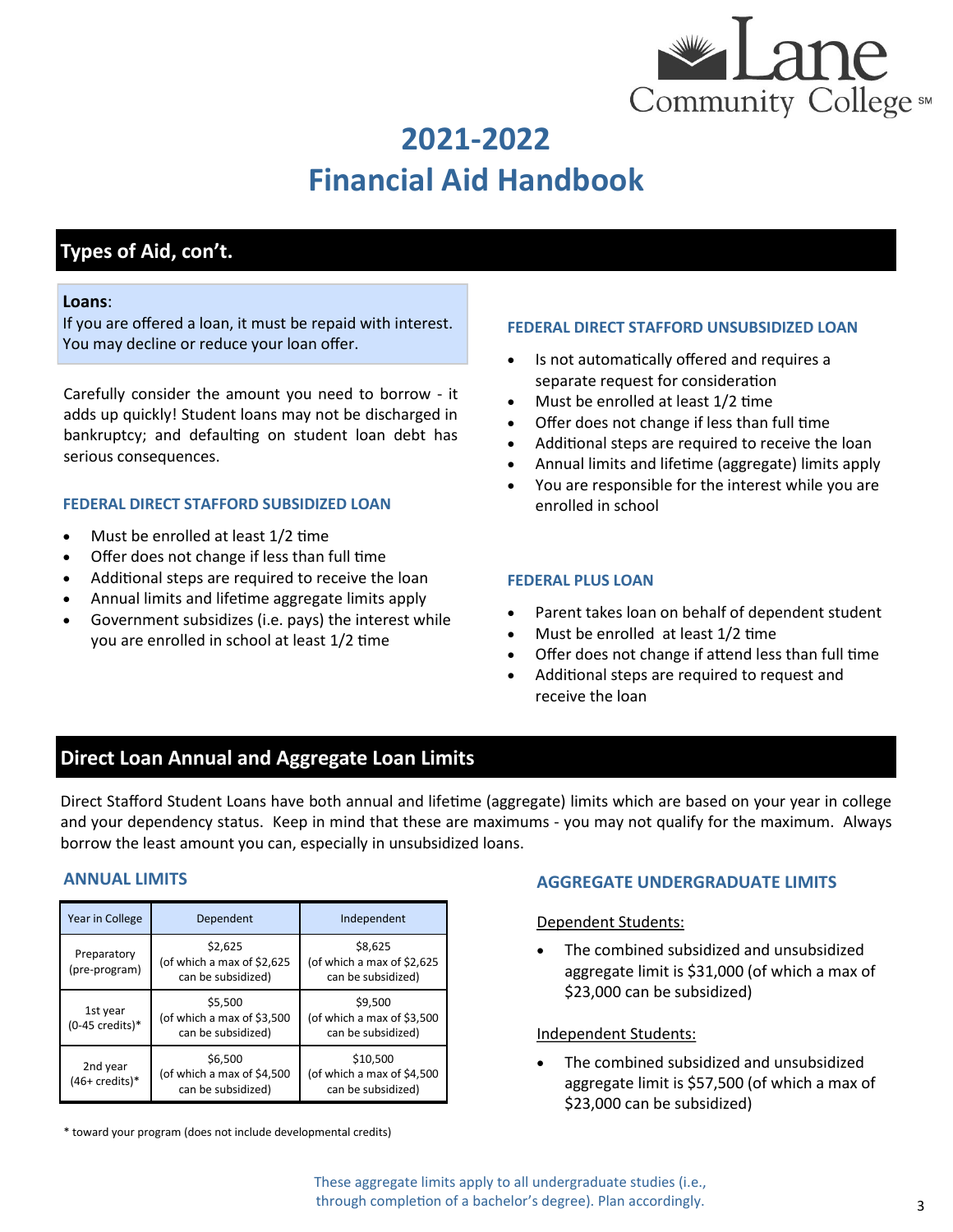

**2021-2022**

**Financial Aid Handbook**

## **Student Budget**

We are required to develop a standard student budget that reasonably reflects the costs you may incur while attending Lane. This is also referred to as your *Cost of Attendance*. The amount of aid you receive, including any funds from outside agencies for educational purposes, cannot exceed your cost of attendance.

Your Cost of Attendance includes an allowance for tuition, fees, books, supplies, transportation, and living expenses. It is a modest allowance for one student based on regional averages. If requested and eligible, it may include other allowances, such as child care.

#### **CHILD/DEPENDENT CARE**

If you pay child or dependent care expenses for the time you are engaged in education-related activities, we may be able to increase your student budget by an amount not to exceed community standards. '*2021/2022 Child Care/Dependent Care Budget Request*' forms are online at [lanecc.edu/financialaid/forms](https://www.lanecc.edu/financialaid/forms), under Requests.

#### **DIFFERENTIAL/PROGRAM FEES**

If you are required to pay additional fees, you may request an increase to your student budget by submitting a '*Request for Change*'. Forms are online at [lanecc.edu/financialaid/forms](https://www.lanecc.edu/financialaid/forms), under Requests.

#### **REQUIRED TOOLS OR SUPPLIES**

If your program or course requires you to purchase tools or supplies, you may request an increase to your student budget by submitting a '*Request for Change'*. Forms are online at lanecc.edu/[financialaid/f](https://www.lanecc.edu/financialaid/forms)orms.

#### **SAMPLE BUDGET**

The following is an example of a standard budget for three terms during the 2021-22 academic year (Fall 21, Winter 22, and Spring 22)

|                             | <b>Away from Home</b> | <b>At Home</b> |  |
|-----------------------------|-----------------------|----------------|--|
| <b>Tuition &amp; Fees</b>   | 4,782                 | 4,782          |  |
| <b>Books &amp; Supplies</b> | 1,461                 | 1,461          |  |
| Room & Board                | 10,827                | 3,699          |  |
| Personal                    | 1,620                 | 1,080          |  |
| Transportation              | 693                   | 693            |  |
| <b>Loan Fees</b>            | 100                   | 100            |  |
| <b>Total</b>                | \$19,483              | \$11,815       |  |

#### **ENROLLMENT LEVEL OR BREAK IN ENROLLMENT**

The budget for less than half time enrollment (1-5 credits) includes allowances for tuition, fees, books, supplies, and transportation. If you attend less than half time, enroll summer, or have a break in enrollment, your budget will be adjusted, and so will your offer letter.

### **Estimated Family Contribution (EFC)**

The Estimated Family Contribution (EFC) is a dollar figure used to determine your eligibility for need-based financial aid. It represents the amount you and/or your family can reasonably contribute toward your education (although it isn't necessarily expected the family will have this amount immediately available).

The EFC is based upon information supplied on your FAFSA.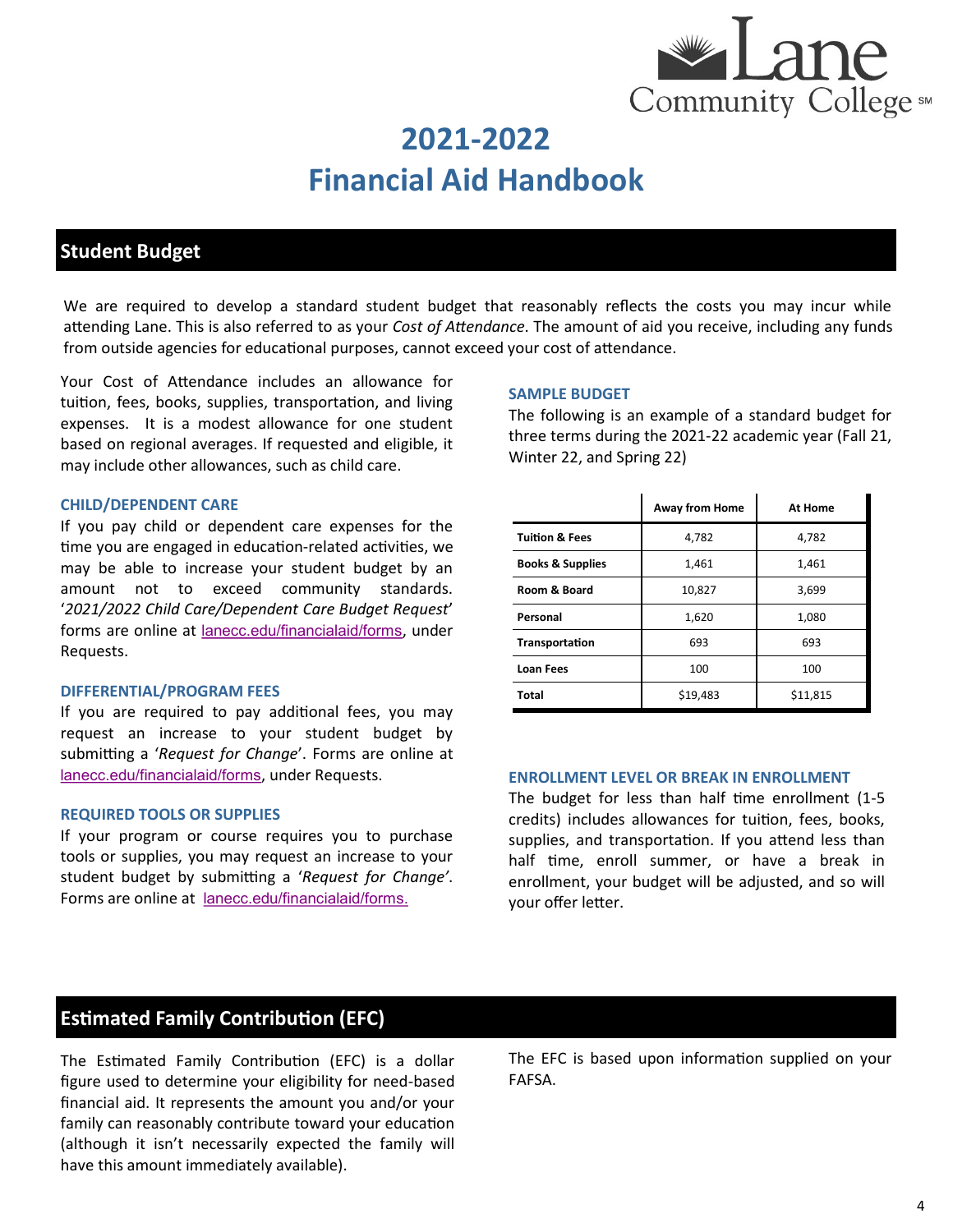

## **Outside Resources & Scholarships**

If the college is aware that you are receiving a scholarship and/or you are a sponsored student, the estimated total appears under 'Outside Resources & Scholarships' on your offer. This amount will change throughout the academic year as payments are received from the resource.

Please note that any scholarships or other outside resources not appearing on your offer must be reported to Financial Aid.

## **Student Need**

Your 'Need' equals the 'Cost of attendance' minus the 'Estimated Family Contribution' and other 'Outside Resources'. The aid you have been offered may not meet 100% of your need.

If your need is not met, you can find more information about other sources of funding on our web page at [lanecc.edu/financialaid/step](https://www.lanecc.edu/financialaid/step-3-get-paid)-3-get-paid

### **Charging Books and Supplies**

- Estimated Family Contribution
- Outside resources
- = Unmet Need

-

Financial aid applicants with a notification of a financial aid offer may charge books and supplies to their student account. Any charges made after your financial aid has disbursed (or charges that were not paid by financial aid) must be paid according to the terms of your payment plan. Go to bkstr.com/laneccstore for bookstore hours, locations, charging requirements, limits, schedules, and deadlines.

### **Financial Aid Refunds**

#### **FINANCIAL AID DISBURSEMENTS**

Financial aid is disbursed beginning at noon the second Thursday of each term, and in most cases, every Thursday thereafter as offers become ready for payment.

Financial aid is applied to your account and will be used to pay tuition, fees, books and supplies before refunding any remaining amounts to you. If you provided permission on your Title IV Funds Release to use your financial aid to pay any other charges owed on your account at Lane, those will also be deducted from your financial aid.

Any remaining amounts will be refunded to you according to the refund option you selected when you activated your BankMobile account.

*Refer to the Disbursement Schedule on page 6 for financial aid disbursement dates.* 

#### **FEDERAL WORK STUDY EARNINGS**

Federal Work Study earnings are paid by direct deposit (or mailed to the address on file in Human Resources) on the 10th and 25th of the month. Checks cannot be picked up in person.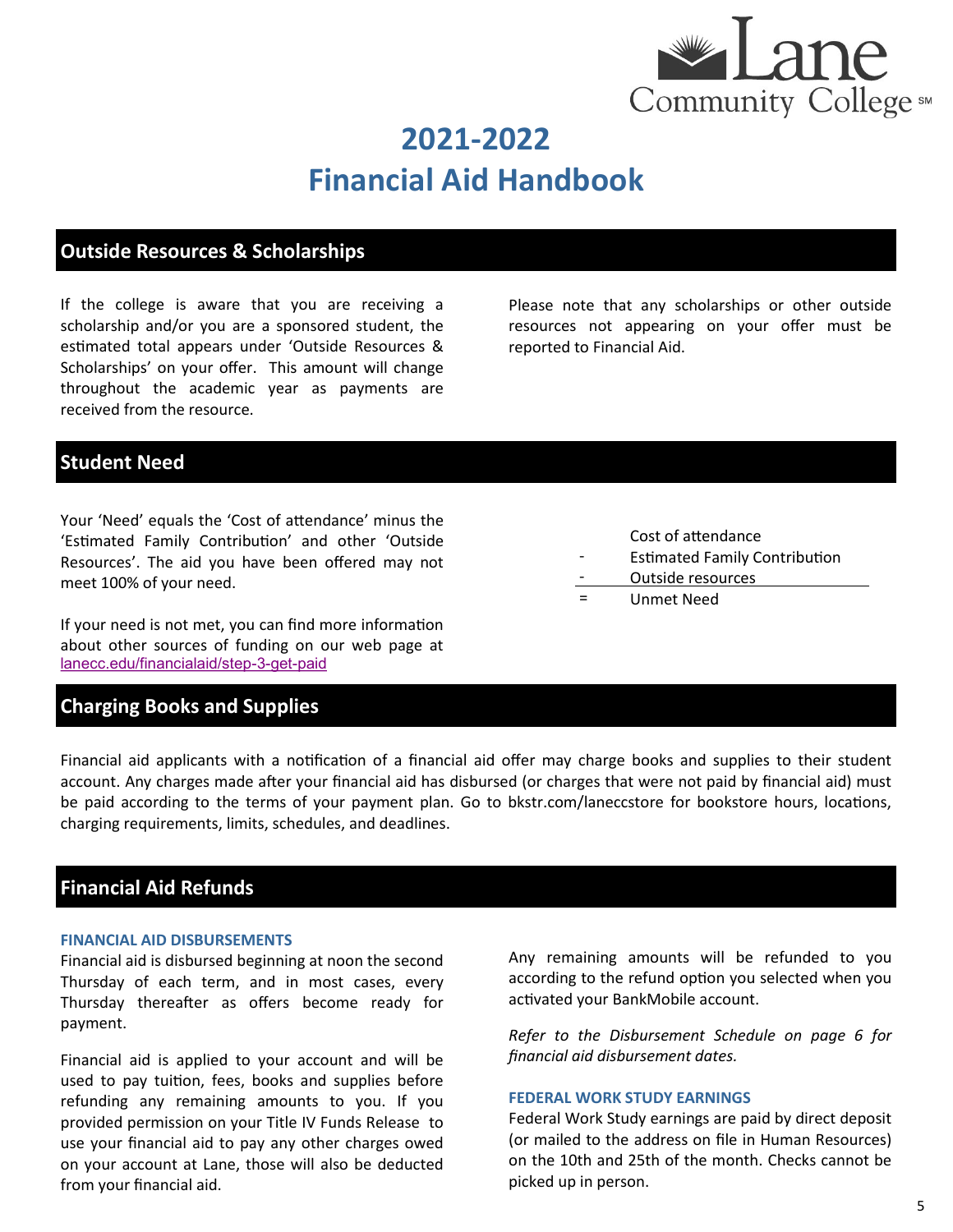**2021-2022**



## **Financial Aid Handbook**

### **Financial Aid Disbursement Schedule**

| <b>Programs</b>                                                                                                                                                      | Summer 2021                                                                                                              | <b>Fall 2021</b>                   | Winter 2022                        | Spring 2022                   |
|----------------------------------------------------------------------------------------------------------------------------------------------------------------------|--------------------------------------------------------------------------------------------------------------------------|------------------------------------|------------------------------------|-------------------------------|
| <b>Federal Pell Grant</b><br><b>Federal SEOG</b><br><b>Oregon Opportunity Grant</b><br><b>Federal Direct Stafford Loans</b><br>Scholarships<br>Parent Plus Loan***   | July 8**<br>** unless your 1st course<br>starts during the:<br>2nd 4 wks-July 29<br>2nd 6 wks-Aug 12<br>3rd 4 wks-Aug 26 | October 7                          | January 13                         | April 7                       |
| <b>Federal Direct Stafford Loans</b><br>(*First Time Borrowers)                                                                                                      | July 29                                                                                                                  | November 4                         | February 10                        | May 5                         |
| One term only Loans- must be<br>paid in two disbursements<br><b>Federal Direct Stafford Loans</b><br>Parent Plus Ioan<br>Required to be paid in two<br>disbursements | 2nd disbursement<br>on August 5                                                                                          | 2nd disbursement<br>on November 12 | 2nd disbursement<br>on February 17 | 2nd disbursement<br>on May 12 |

\*If you are a **first-time borrower at Lane CC**, Federal Regulations require that the first disbursement of Federal Direct Stafford Loans not be released until at least 30 days after the term begins.

\*\*Summer term students – Summer term offers will be added once you are enrolled beginning mid-June.

\*\*\*This date applies to students receiving the Parent Plus Loan funds. If funds are chosen to be disbursed to the parent, expect processing delays of 2-3 weeks.

## **Satisfactory Academic Progress (SAP)**

As a financial aid recipient, you must maintain Satisfactory Academic Progress (SAP) to remain eligible to receive financial aid. SAP standards apply to all terms you attended, regardless of whether or not you received financial aid.

Regulations require you to complete your program within the Maximum Timeframe with at least a 2.0 cumulative GPA. Financial Aid SAP standards will help you achieve this goal.

Your progress is based on your entire academic record at Lane and includes all courses accepted on transfer from other institutions and Dual Enrollment courses.

Each term after grades post, the following components are measured and you must satisfactorily maintain each to remain eligible for financial aid.

- 2.0 Cumulative GPA (if you have 17+ attempted credits)
- 67.00% Cumulative Completion Rate
- Be under the Maximum Timeframe

A new SAP status is assigned at the end of each term. You may view your status on your ExpressLane account, under the My Overall Status of Financial Aid tab, then Financial Aid Academic Progress.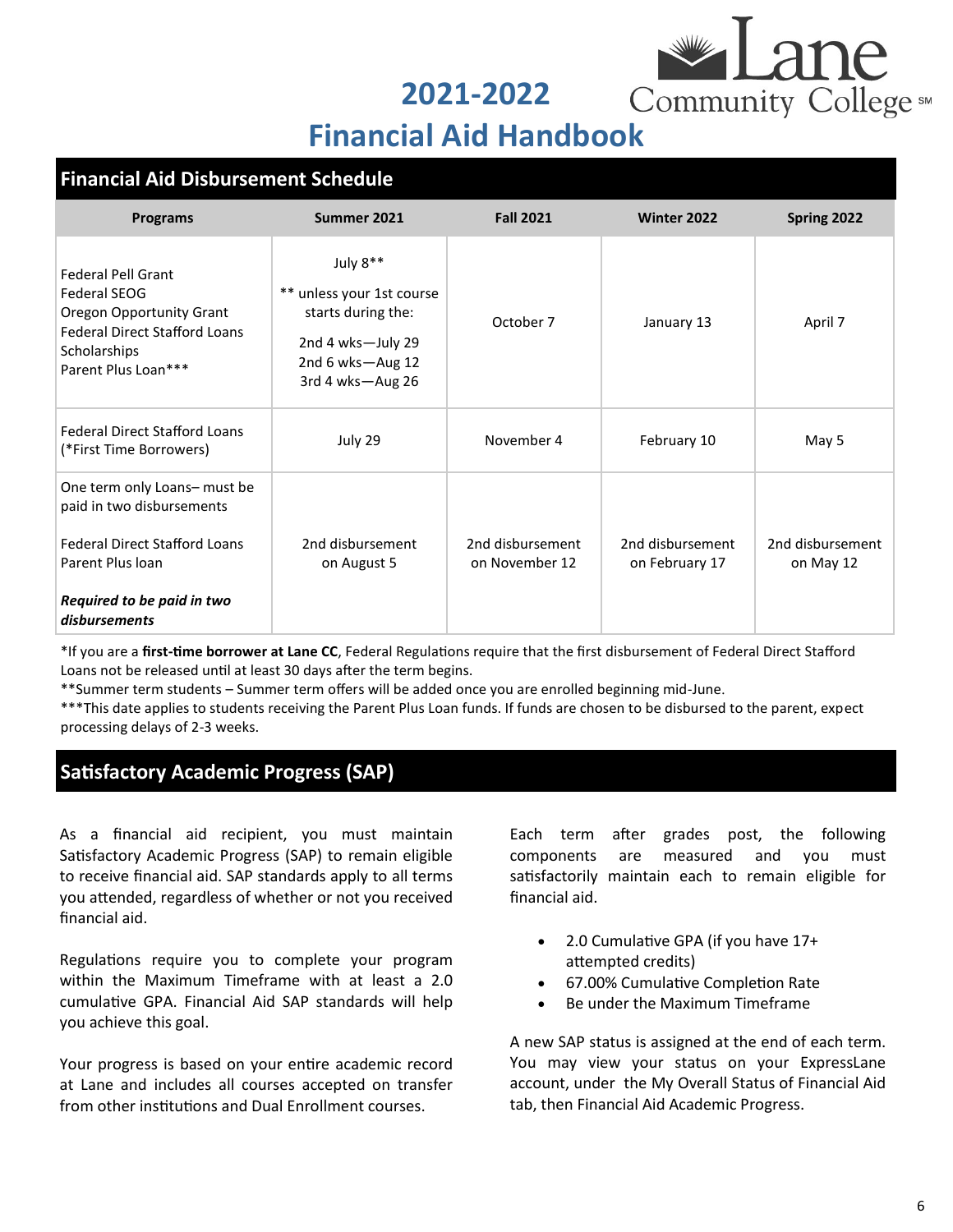

## **Satisfactory Academic Progress (SAP), con't.**

#### **CUMULATIVE GPA REQUIREMENT**

At the end of the term, if your cumulative attempted hours total:

- 1-16 credits  $\rightarrow$  there is no minimum GPA requirement
- $17 +$  credits  $\rightarrow$  you must have a cumulative GPA of 2.00 or higher

#### **Grades that Affect your GPA**

• A, B, C, D, F (*includes +/- combinations)*

#### **Grades that Do Not Affect your GPA**

- P, NP, NC, \* (withdrawal), I, and U (audit)
- Note: NC discontinued 2019

#### **Courses that Do Not Affect your GPA**

- Transfer courses accepted by Lane
- Dual Enrollment Courses

#### **CUMULATIVE COMPLETION RATE REQUIREMENT**

You are required to complete a minimum of 66.7% of the credits you attempt.

67.00% is the bare minimum required for you to complete your program within the Maximum Timeframe and the 150% Requirement. You will learn more about this later… but what is important to know now is that if you have repeated courses or have taken courses not required for your current program, and you have less than a 67% completion rate, you run the risk of losing financial aid because of the 150% requirement. It is especially important that you maintain the highest completion rate possible.

#### **Credits That Count as Attempted**

- Any credit course in which you are registered after the enrollment deadline date
- Any transfer course accepted by Lane

#### **Grades that Count as Attempted and Passed**

- A, B, C, D, and P (*includes +/- combinations)*
- All accepted transfer credits

#### **Credits that Count as Attempted but Not Passed**

- Grades of F, NP, NC, \* (withdrawal), I, and U (audit)
- Unapproved repeat coursework (see page 10 for further information)

If you do not meet one or both components of SAP, your financial aid is at risk! A SAP calculator is available online at [www.lanecc.edu/finaid/sap](http://www.lanecc.edu/finaid/sap-calculator)-calculator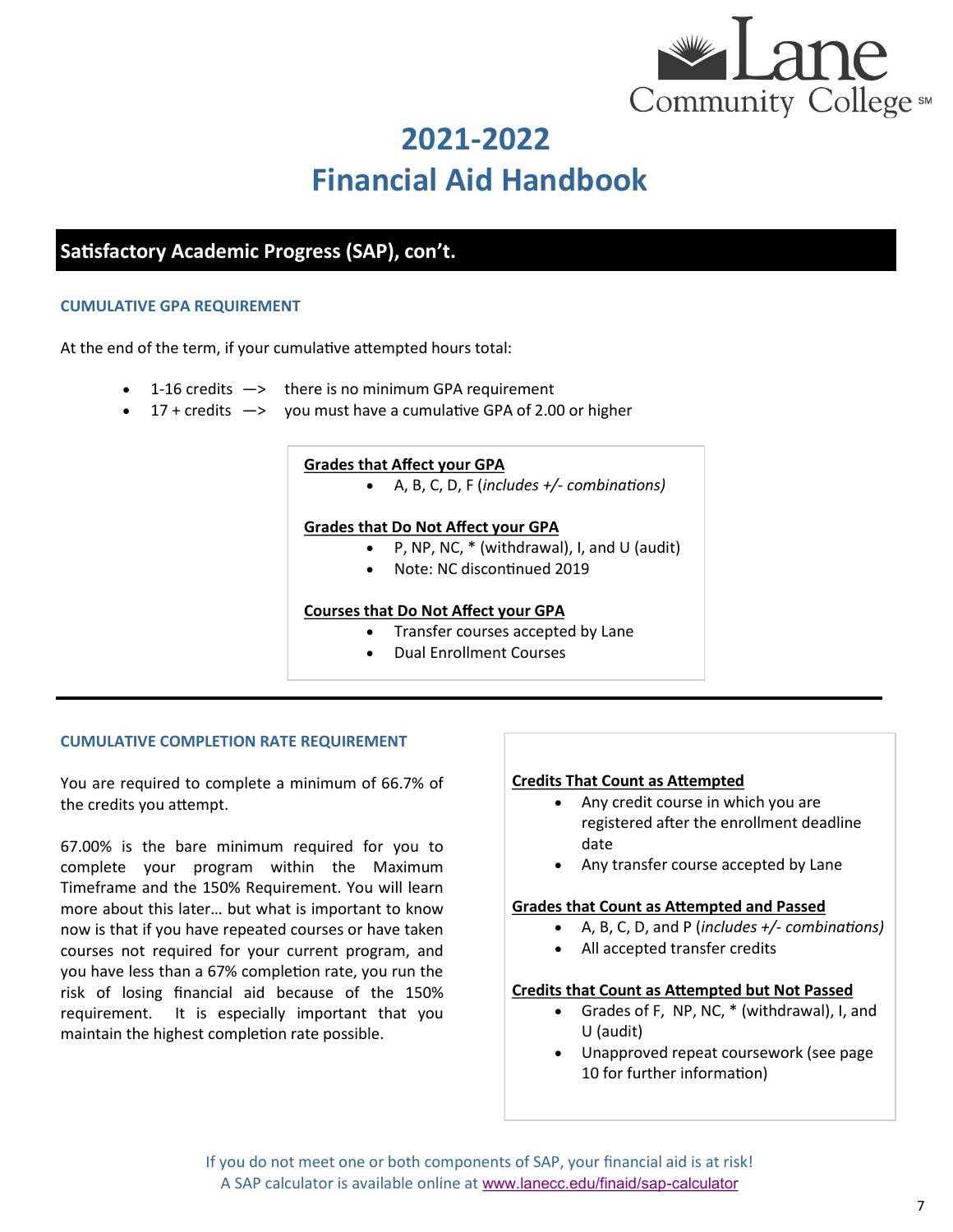

## **Satisfactory Academic Progress (SAP), con't.**

#### **MAXIMUM TIMEFRAME**

You are limited to attempting a specific number of credits, depending on the type of program you are pursuing. If you are pursuing more than one program, you will be limited to the Maximum Timeframe for the primary program. You should plan to complete your program(s) before reaching the Maximum Timeframe (as listed in the table below).

- The count begins with your first term
- Includes all transfer credits accepted by Lane
- Developmental credits are not counted against the limits listed below
- Per regulation, extenuating reasons for not completing courses cannot be considered
- We can extend eligibility under limited circumstances only

| <b>Program Type (Program length)</b> | <b>Maximum Timeframe</b> |
|--------------------------------------|--------------------------|
| 1 year certificate (47 credits)      | 70 credits               |
| 2 year certificate (80 credits)      | 120 credits              |
| Associate degree (90 credits)        | 135 credits              |

#### **150% REQUIREMENT**

You must be able to complete your program before attempting a number of credits equal to 1.5 times (150%) the published program length. The Maximum Timeframe is the 150% point. If you cannot mathematically complete your program before reaching the 150% point, you must appeal to continue to receive aid.

### **Appeal Process**

#### **RESOLVING YOUR FA SUSPENSION STATUS/MAXIMUM TIMEFRAME (Appeal Process)**

If you are suspended from receiving aid you have the right to appeal. You may regain eligibility for future disbursements through an appeal process. To resolve your FA Suspension/Maximum Timeframe status, you must submit a successful appeal.

*'Satisfactory Academic Progress/Maximum Timeframe appeal* forms are available online at [lanecc.edu/](https://www.lanecc.edu/financialaid/forms) [financialaid/forms,](https://www.lanecc.edu/financialaid/forms) under Appeals.

Your Appeal may be approved if:

- Since being placed on probation, you continue to pass 100% of your courses with C grades.
- You received a grade change that results in your meeting the cumulative requirements.
- You have successfully completed 6 credits without financial aid assistance.
- You have documented extenuating reasons for not completing all prior credits successfully.
- You have advanced to a new program level (e.g. 1 year certificate to an Associate degree)
- You have changed your program of study

Meeting some or all of the above criteria does not guarantee your appeal will be approved. Several factors are taken into consideration. Appeals are reviewed on a case-by-case basis.

Appeal results are sent via your ExpressLane portal or email after decisions are made.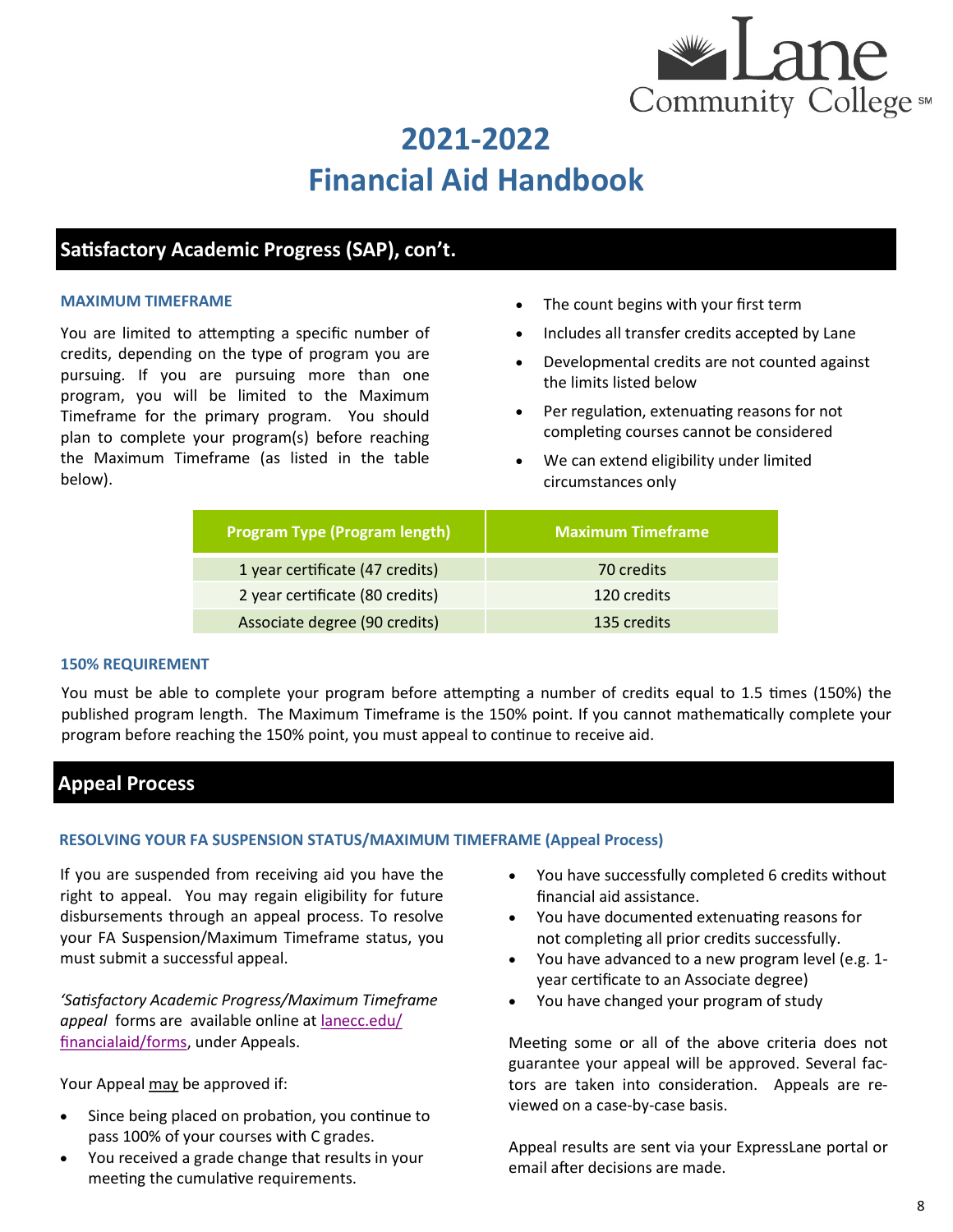

## **Developmental Credit Limit**

You may be eligible to receive financial aid for up to 45 quarter credits (or equivalent) of developmental coursework during your lifetime. This limit includes developmental coursework taken at all colleges. You may enroll in developmental courses beyond this limit, but financial aid will not include the credits in your enrollment when determining the amount of aid you qualify to receive for the term.

#### **DEFINITION OF** *'***"DEVELOPMENTAL"**

All Lane courses numbered 001-099 and ENG 116 are considered developmental. Older developmental coursework may not adhere to this same numbering convention. However, those credits still count against the Developmental Credit Limit.

## **Pell Grant Lifetime Eligibility Limits**

The amount of Federal Pell Grant funds you may receive over your lifetime is limited to the equivalent of six years or 600%.

The Department of Education keeps track of your Lifetime Eligibility Used (LEU). Your percentage used

can be viewed on [studentaid.gov.](https://studentaid.gov/)

You will want to monitor your LEU and make sure that you have enough remaining eligibility to complete your studies here at Lane and beyond.

Tips for success:

- Visit your instructor during office hours
- Consider taking a reduced course load
- Take a College Success class
- Meet with your academic advisor regularly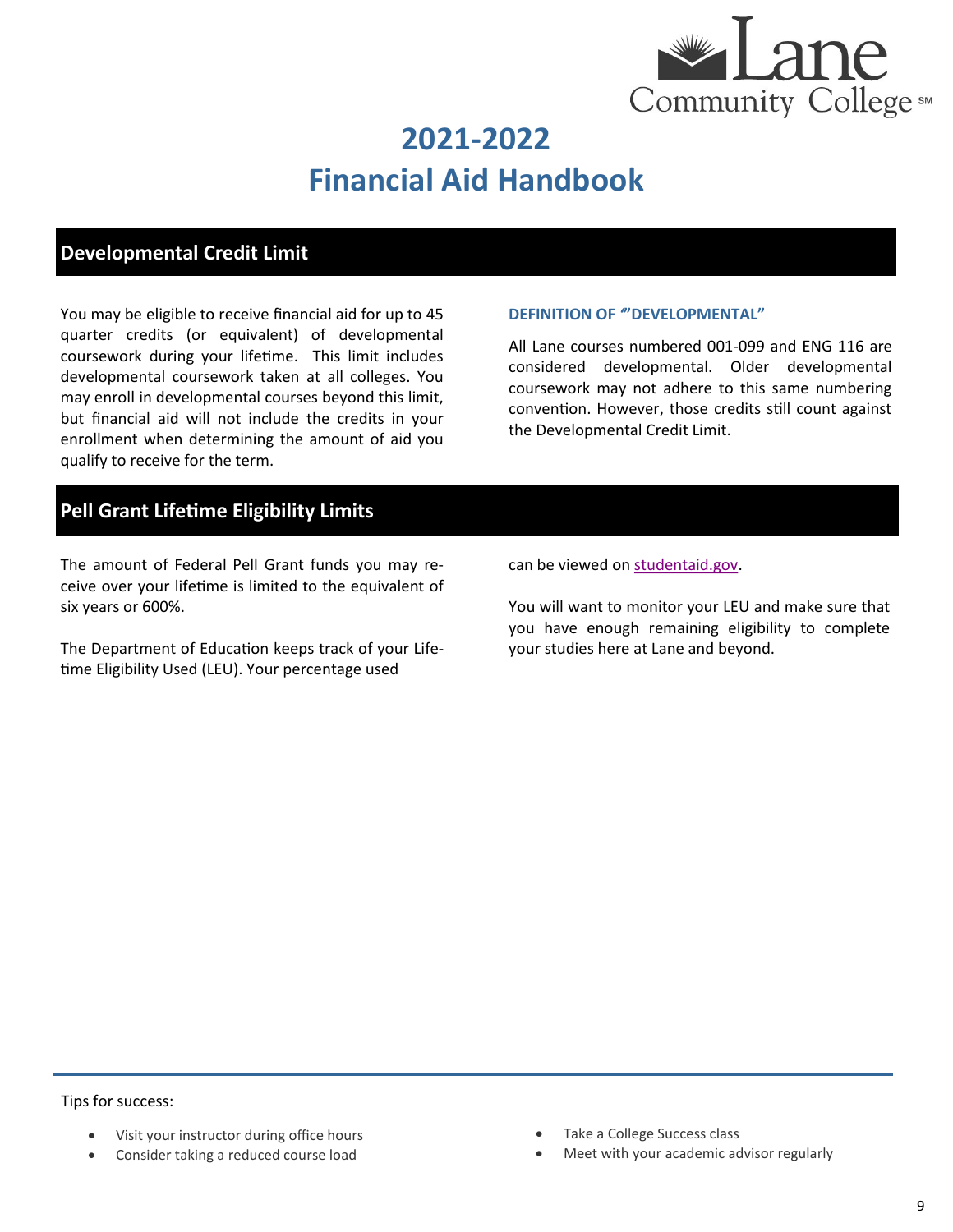

## **Repeated Coursework**

The College allows you to repeat courses; however, regulations prohibit us from funding you for some repeats. As a standard, all courses can be repeated one time with financial aid funding. However, if you repeat a course more than one time, Financial Aid must manually review your eligibility. If it is determined you are eligible to receive financial aid to repeat the course, any additional amounts you are eligible to receive may be delayed 1-2 weeks past your initial disbursement for the term.

**Will my class be funded?** Use the [Repeat Coursework](http://www.lanecc.edu/sites/default/files/finaid/forms/repeat.pdf)  [Flow Chart](http://www.lanecc.edu/sites/default/files/finaid/forms/repeat.pdf) to help guide you in determining if a repeated course will be funded. Please be aware you cannot negotiate to have a repeated course funded if we have already determined it is not eligible for funding.

**Courses approved as "repeatable" for credit toward program completion:** Financial Aid may fund courses approved as repeatable as long as the repeat meets an unfulfilled program requirement of your declared Program of Study.

- Refer to the course description in the College Catalog to determine if a course is repeatable, as well as how many times it may be repeated for credit.
- Refer to the Program of Study in the College Catalog to see if and how the repeat will be applied to your program.

**How repeat courses affect SAP:** Repeated coursework that cannot be used toward program completion will be counted as attempted, but will not be counted as earned. Unapproved repeat coursework (i.e. courses not identified as repeatable in the College Catalog) will negatively impact your completion rate, even if the repeat coursework is not funded.

Note: additional guidelines apply - be certain to visit our web pages at [lanecc.edu/financialaid/step](https://www.lanecc.edu/financialaid/step-4-maintain-your-eligibility)-4 maintain-your-[eligibility](https://www.lanecc.edu/financialaid/step-4-maintain-your-eligibility)

### **100% Withdrawal / Not Passing All Courses**

*The information in this section is being reviewed and is subject to change. Please check back later for updates.* 

Financial aid is earned over the course of a term by attending and participating in your classes. If you drop all your classes and/or stop attending, you may not earn all of your financial aid.

When the college returns your unearned aid to the Department of Education, you will be re-billed tuition and fees that are no longer paid by financial aid. This results in a charge on your student account and is payable under the conditions set by the college.

- Late fees are assessed monthly
- Your account can be sent to collections for nonpayment
- Registration can be dropped
- Ability to register for classes may be blocked
- Ability to make changes to your schedule may be blocked

Your unearned aid must be returned to the Department of Education, even if you have documented extenuating circumstances. In addition, you may not meet SAP standards and the credits will count towards your Maximum Timeframe. We strongly advise you to visit Enrollment and Student Financial Services *before* you withdraw.

For more information, visit our web pages at [lanecc.edu/financialaid/step](https://www.lanecc.edu/financialaid/step-4-maintain-your-eligibility)-4-maintain-your-eligibility